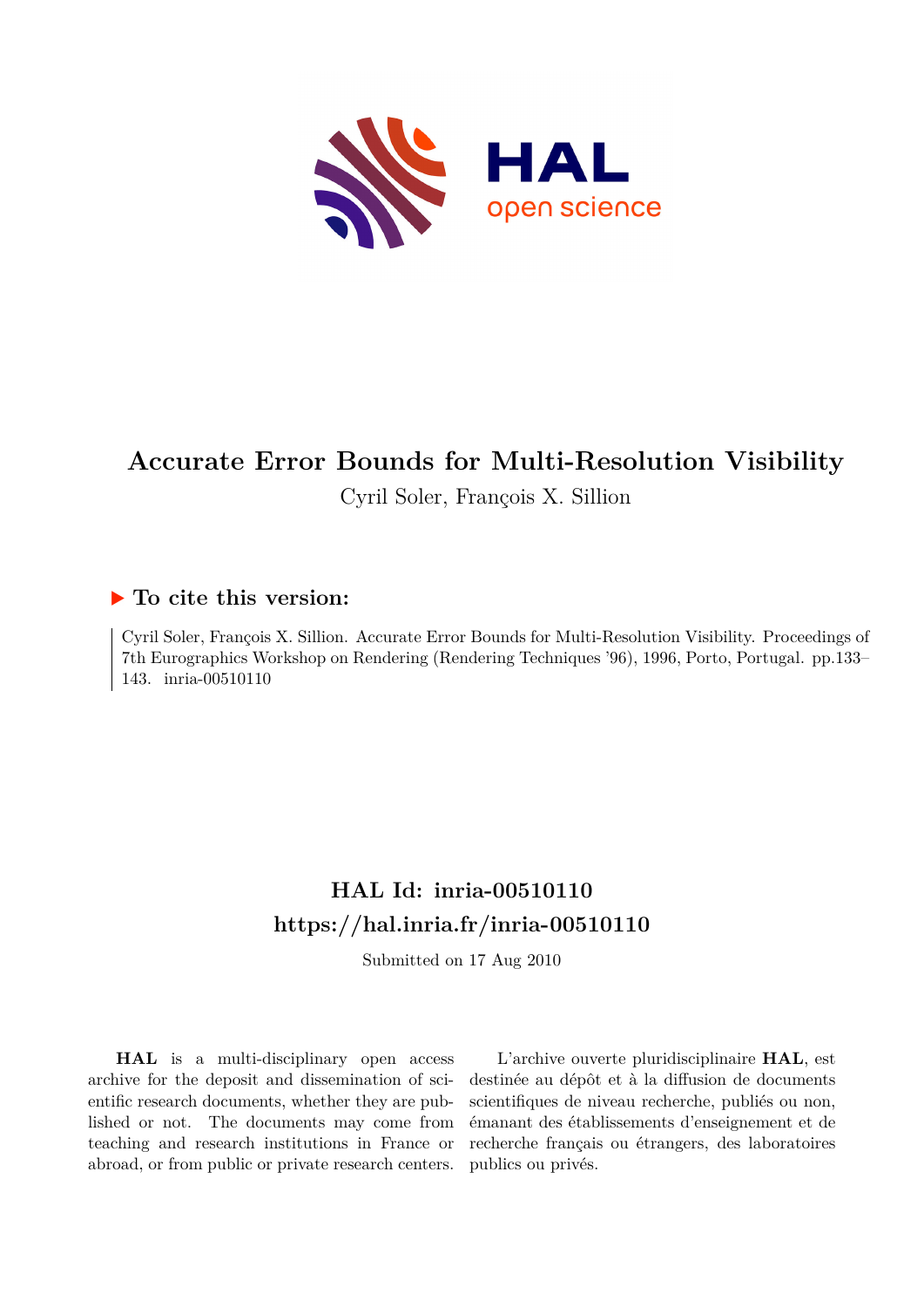# **Accurate Error Bounds for Multi-Resolution Visibility**

Cyril Soler, François Sillion

iMAGIS? , Laboratoire GRAVIR/IMAG-INRIA

**Abstract:** We propose a general error-driven algorithm to compute form factors in complex scenes equipped with a suitable cluster hierarchy. This opens the way for the efficient approximation of form factors in a controlled manner, with guaranteed error bounds at every stage of the calculation. In particular we discuss the issues of bounding the error in the form factor approximation using average cluster transmittance, combining subcluster calculations with proper treatment of visibility correlation, and the calculation and storage of the necessary information in the hierarchy. We present results from a 2D implementation, that demonstrate the validity of the approach; the form factor approximations are effectively bounded by the user-supplied threshold.

**Keywords:** Error bounds, Hierarchical radiosity, Multi-resolution visibility, Errordriven refinement, Visibility correlation.

#### **1 Introduction**

In recent years a vast body of research has been devoted to the refinement of advanced simulation techniques such as the radiosity method, offering either improved accuracy, faster computations, or the ability to progressively refine a solution [1]. However the inherent quadratic complexity of the radiositymethod [8] requires the use of hierarchical formulations to obtain very accurate solutionsin reasonable time [2]. For scenes consisting of large numbers of independent objects, *clustering* techniques must be employed to construct a suitable three-dimensional hierarchy throughout the scene [9, 5].

In all of the above techniques, the calculation of visibility relationships is one of the most time-consuming stages of the simulation. Visibility must be computed for each interaction to quantify the transfer of energy, and visibility information is also useful during the hierarchical refinement stage to orient the computation effort to areas of partial visibility.

In this paper we consider the case of very complex scenes consisting of a great number of (small) objects. Such scenes can be encountered in applications such as the simulation of energy fluxes under a vegetation cover. In these scenes, each visibility calculation entails the consideration of many potential occluders. Some calculations of visibilityinformations, based on geometrical configurations [11], or on the analogy with scattering volumes [5], have been proposed before, but without a precise characterization of the errors introduced.

Our work focuses on the acceleration of visibility calculations in complex scenes. Specifically, we seek to provide practical and accurate algorithms to approximate visibility while providing trusted bounds on the error incurred. A general error-driven algorithm for the computation of form factors is introduced, and the underlying issues are identified and discussed. We introduce explicit error bounds for the computation of approximate transmittance using a measure of occluder density, and suggest possible precomputation strategies to store the required information at the cluster level. Our results extend the notion of multi-resolution visibility [6], whereby an appropriate level

iMAGIS is a joint research project of CNRS/INRIA/INPG/UJF. Postal address: B.P. 53, F-38041 Grenoble Cedex 9, France. Contact E-mail: Cyril.Soler@imag.fr.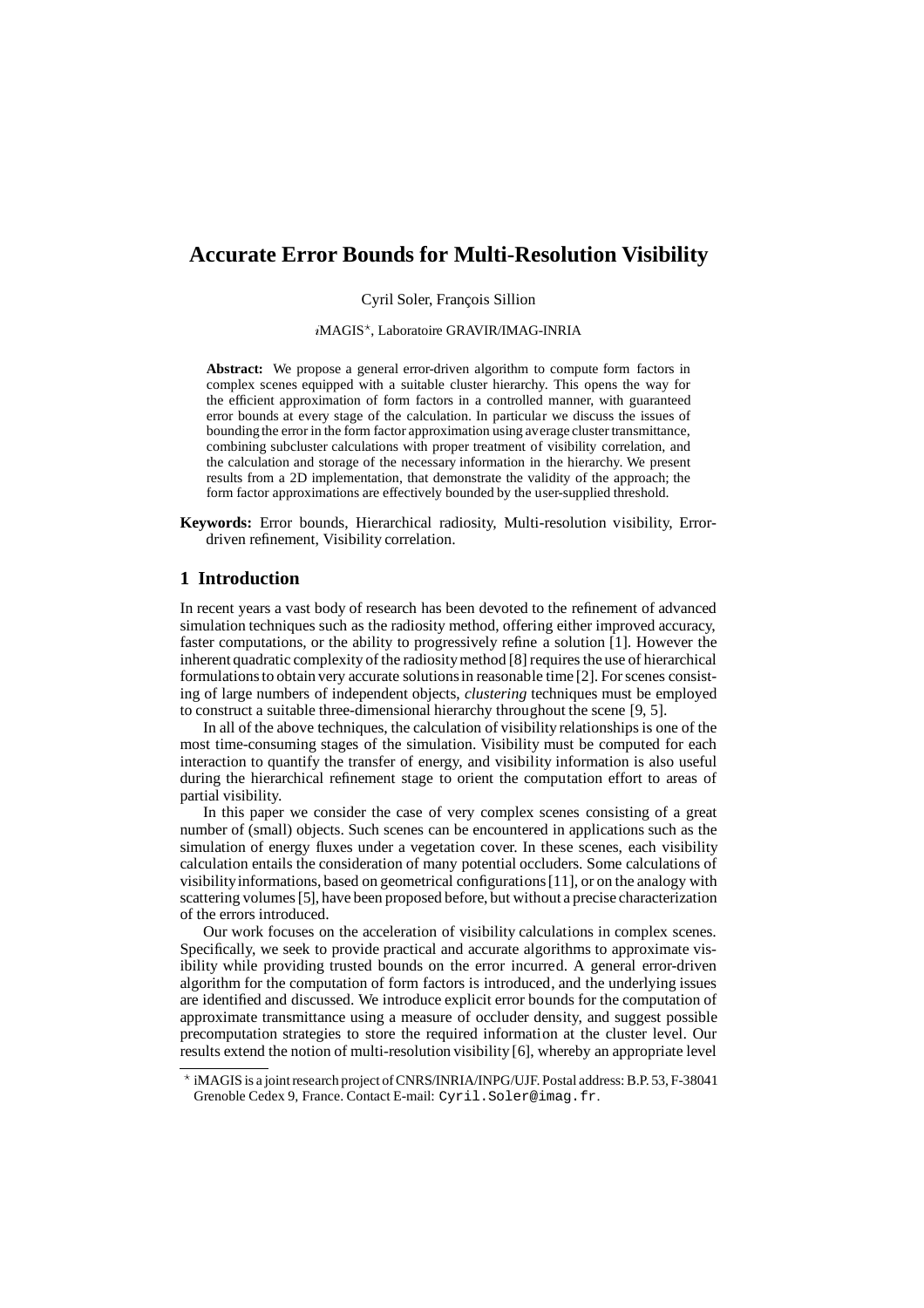of the cluster hierarchy is automatically selected to represent the set of occluders. Using our proposed error bounds, the visibility calculation is performed with the highest possible cluster level that ensures enough accuracy.

# **2 Notations for visibility and form factor estimation**

## **2.1 Transmittance**

We define the *transmittance*  $\tau_C(L)$  of a cluster C along a line L as

$$
I_{out} = \tau_C(L) I_{in}
$$

where  $I_{in}$  and  $I_{out}$  are the incoming and outgoing intensities of a light ray supported by L. If  $C$  is totally opaque along  $L$ , the transmittance is  $0$ , whereas if some light can travel through C along L,  $\tau_C(L)$  is a positive value less than 1.

## **2.2 Form factor**



**Fig. 1.** General form factor notations.

Let  $S_1$  and  $S_2$  be two surfaces, and C a cluster partially occluding visibility between these surfaces (Fig.1). The form factor between  $S_1$  and  $S_2$  is

$$
F_{12} = \int_{x_1 \in S_1} \int_{x_2 \in S_2} k(x_1, x_2) v(x_1, x_2) dx_1 dx_2
$$

where k is the form factor kernel, depending on the distance between  $x_1$  and  $x_2$ , and the incident angles of the line  $L_{x_1,x_2}$  on surfaces  $S_1$  and  $S_2$ . The function v is 1 if  $x_1$ and  $x_2$  are mutually visible, 0 otherwise. If C is the only occluding object between the surfaces, the form factor can be expressed as

$$
F_{12} = \int_{x_1 \in S_1} \int_{x_2 \in S_2} k(x_1, x_2) \tau_C(L_{x_1, x_2}) dx_1 dx_2 \tag{1}
$$

#### **2.3 Form factor approximation**

We define the *directional transmittance* of a cluster  $C$  in the direction  $d$  as the mean value of its transmittance on all lines of direction  $d$  that intersect  $C$ :

$$
\overline{\tau}_C(d) = \frac{\int_{L||d \wedge L \cap C \neq \emptyset} \tau_C(L) dL}{\int_{L||d \wedge L \cap C \neq \emptyset} dL}
$$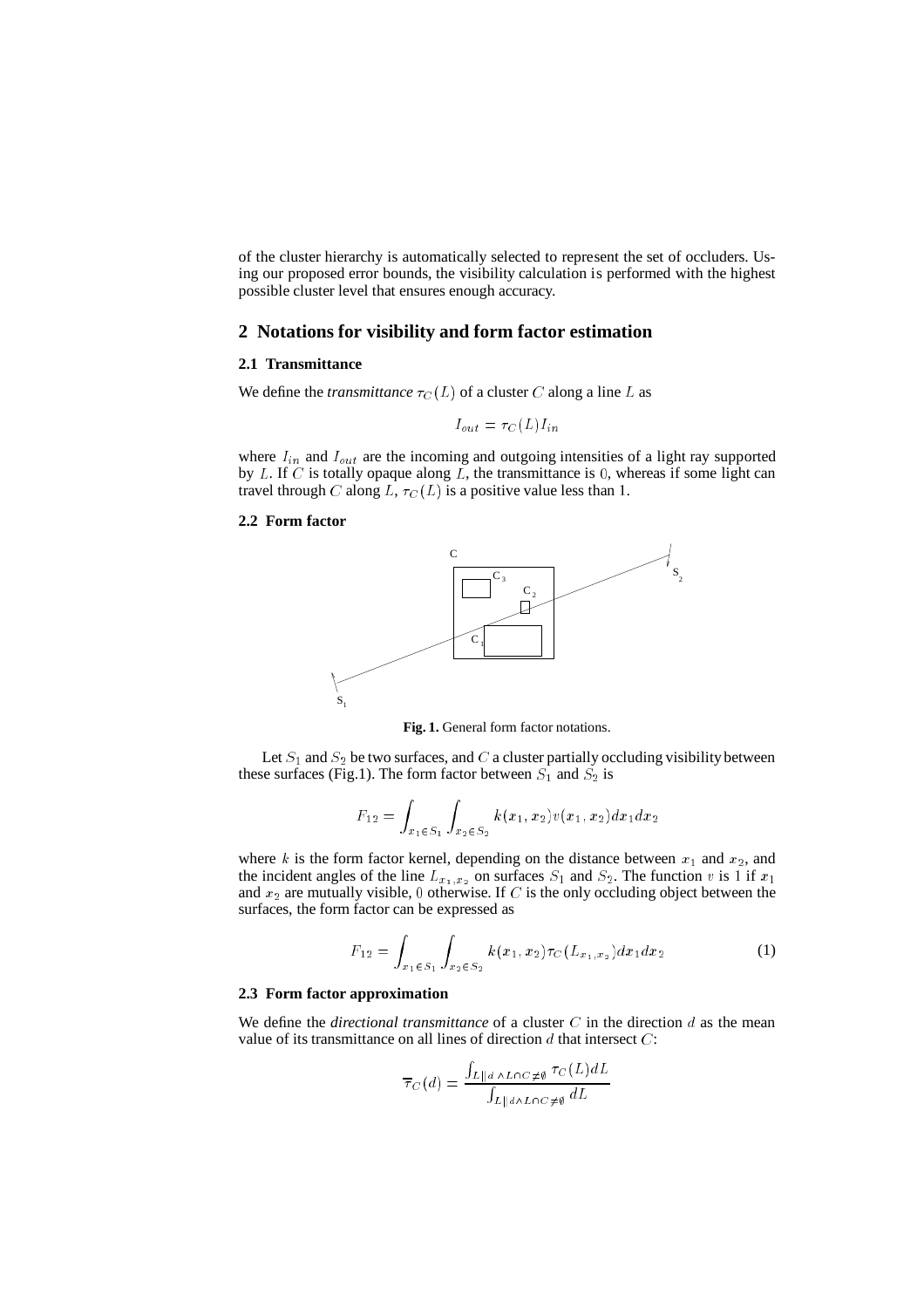The main drawback of the integral expression (1) is its high computation cost, due to the unpredictable variations of the visibility function  $\tau_C$  in the integration domain. An inexpensive way of approximating the form factor is to consider  $\tau$  as constant on the integration domain, which leads to the following expression, where  $d_{12}$  is the "mean" direction of  $S_1$  to  $S_2$ :

$$
\tilde{F}_C = \overline{\tau}_C(d_{12}) \int_{S_1} \int_{S_2} k(x_1, x_2) dx_1 dx_2
$$

If we call  $F_0$  the unoccluded form factor from  $S_1$  to  $S_2$ , we get

$$
\tilde{F}_C = \overline{\tau}_C(d_{12}) F_0
$$

Such an approximation is equivalent to ignoring the correlation between the form factor kernel k and the visibility component  $\tau_C$ . Besides, we shall see later that it is possible to obtain a multi-level approximation of the form factor by deciding at which depth of the hierarchy we replace  $F_C$  by  $F_C$ .

# **3 An error-driven algorithm for multi-resolution visibility**

We consider the problem of obtaining a controlled approximation of the form factor between  $S_1$  and  $S_2$ , occluded by a cluster C that is the root of a cluster hierarchy. This means rapidly computing an approximate value  $\mathcal{F}^{\varepsilon}$  whose distance to the real form factor is guaranteed to be less than a fixed bound  $\varepsilon$ .

For this purpose, we equip the hierarchy with the information needed to evaluate a bound on the visibility error incurred when replacing the exact transmittance of each cluster in the form factor computation by its directional transmittance, computed in the mean direction of the surfaces.

We denote by BVE a bound on the visibility error. This function therefore depends on both the computation configuration (surfaces relative positions, size orders of magnitude) and the characteristics of the cluster itself such as sparsity, uniformity, emptiness... The relation the BVE function must verify for each cluster is:

$$
|\tilde{F}_C - F_C| \leq \text{BVE}(S_1, S_2, C)
$$

We propose to compute a controlled approximation of the form factor with the following algorithm: if the current cluster verifies  $BVE(S_1, S_2, C) \leq \varepsilon$ , then the returned approximation of the form factor can be  $F_C$ . Otherwise, go down the hierarchy and compute for each subcluster  $C_i$ ,  $i = 1...n$  of  $C$ , an error-bounded approximation  $\mathcal{F}_i^{\varepsilon_i}$ , with appropriate  $\varepsilon_i$ , of the form factors obtained for each subcluster  $C_i$  of  $C$ , and combine these values to obtain an  $\varepsilon$ -bounded approximation of the requested form factor.

Such an algorithm requires the solution of the following problems:

- $-$  building and storing a reliable bound function of the error incurred when using  $F_C$ instead of  $F_C$  for each cluster of the hierarchy;
- knowing how to compute the form factor between  $S_1$  and  $S_2$  occluded by a cluster  $C$  using the values of separately computed form factors obtained for all subclusters  $C_1$ ,  $C_n$  of  $C$ ;
- **–** computing and storing approximate visibility information for each cluster of the hierarchy, which means storing the directional transmittance of each cluster.

The following sections provide possible answers to all these questions.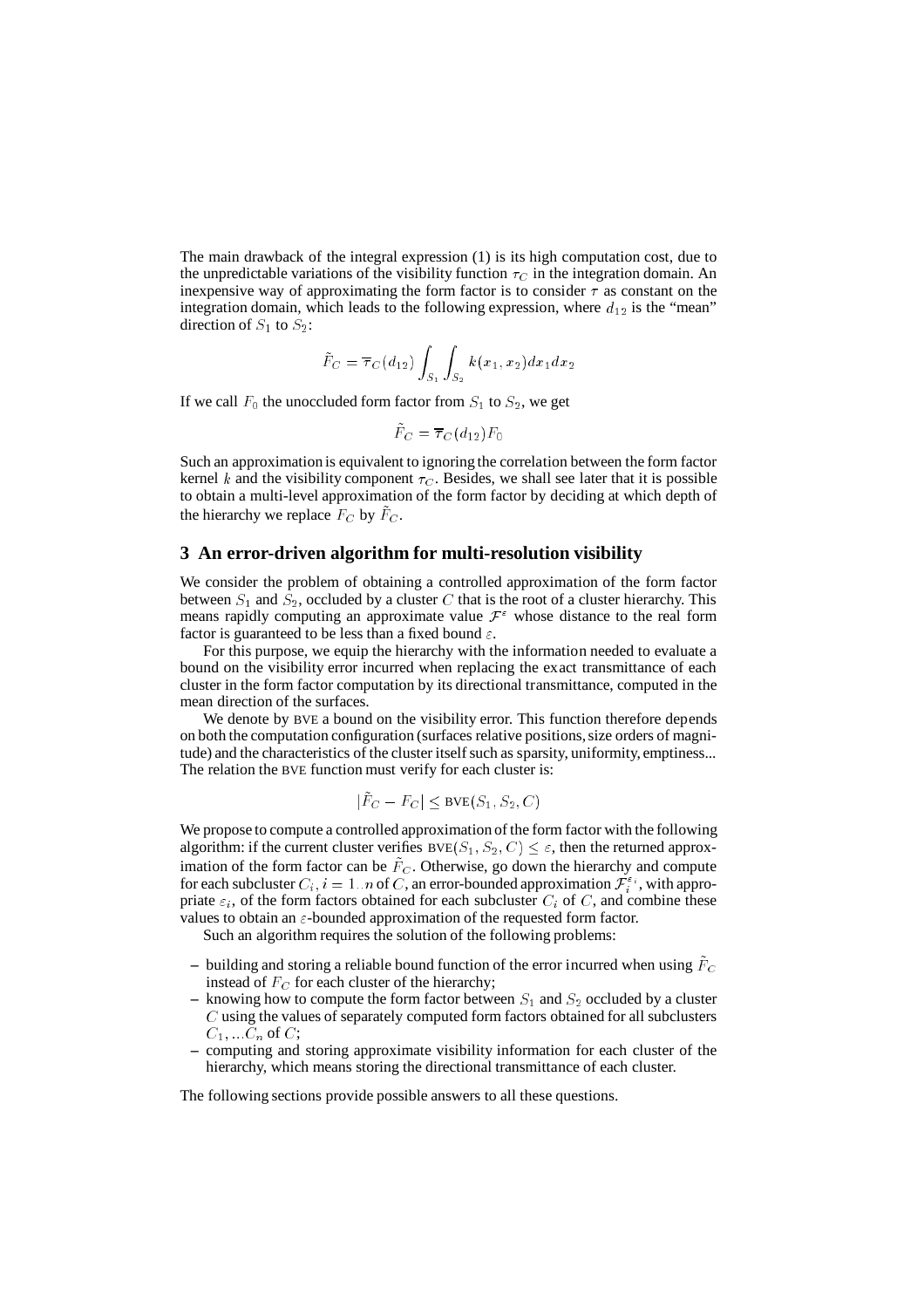#### **4 Bound on the form factor approximation error**

In this section we consider the BVE function. In order to evaluate BVE( $S_1, S_2, C$ ) we must store with each cluster some information related to its visibility characteristics. In [6], Sillion and Drettakis proposed to directly store geometrical information giving an acceptable but not mathematicaly controlled way to approximate the form factor.

What we do is compute and store the required elements to obtain a sufficiently accurate visibility error bound criterion. This information takes the form of a couple of directional functions coming from a mathematical bounding [10] of the error  $|F_C F_C$  [10]. In order to let the recursive algorithm offer a smooth control of visibility error as a function of the error bound  $\varepsilon$ , the BVE function must decrease when going down the hierarchy. Section 8 gives an example of such a function in 2D. We are currently developing a BVE function in 3D.

#### **5 Recombination**

When the error-bounded algorithm decides to use the contents of a cluster instead of the local approximation  $F_C$ , recursive application of the algorithm provides errorbounded estimates of the form factors considering each subcluster as unique occluder, respectively. These form factors must be combined to obtain an  $\varepsilon$ -bounded estimate of the form factor at higher level. In order to derive a recombination formula, we express the form factor using line set densities [3]:

$$
F(S_1, S_2, C) = \frac{\int_{L \cap S_1 \neq \emptyset \wedge L \cap S_2 \neq \emptyset \wedge L \cap C = \emptyset} dL}{\int_{L \cap S_1 \neq \emptyset} dL}
$$

Let  $\mu(S_1, S_2, C_1, ..., C_k)$  denote the measure of the set of lines that intersect surfaces  $S_1, S_2$  and clusters  ${}^2C_1, C_2, ...C_k$ . The form factor becomes

$$
F(S_1, S_2, C) = \frac{1}{\mu(S_1)} [\mu(S_1, S_2) - \mu(S_1, S_2, C)]
$$
\n(2)

Which becomes, in the particular case of no occluding cluster:

$$
F_0 = \frac{\mu(S_1, S_2)}{\mu(S_1)}
$$

By using the measure of the intersection and union of sets, we obtain

$$
\mu(S_1, S_2, C) = \sum_{1 \le i_1 \le n} \mu(S_1, S_2, C_{i_1}) - \sum_{1 \le i_1 < i_2 \le n} \mu(S_1, S_2, C_{i_1}, C_{i_2}) + \dots + (-1)^n \mu(S_1, S_2, C_1, C_2, \dots, C_n)
$$

When replacing this expression in (2) we get

1i1<i2n

 $\mathcal{L} \cap \mathcal{L} \cap \mathcal{L}$ 

$$
F(S_1, S_2, C) = \frac{1}{\mu(S_1)} [\mu(S_1, S_2) - \mu(S_1, S_2, C_1) - \dots - \mu(S_1, S_2, C_n)] + \chi
$$
  
th  $\chi = \frac{1}{\mu(S_1, S_2, C_3, C_4, C_4)} + \dots + (-1)^n \mu(S_1, S_2, C_1, \dots, C_n)$ 

 $\mu_{(S_1, S_2, U_{i_1}, U_{i_2}) + ... + (-1)^n \mu_{(S_1, S_2, U_1, ..., U_n)}$ 

with 
$$
\chi = \frac{1}{u(S)}
$$

 $2^2$  For such intersections we consider clusters to be the set of their contained objects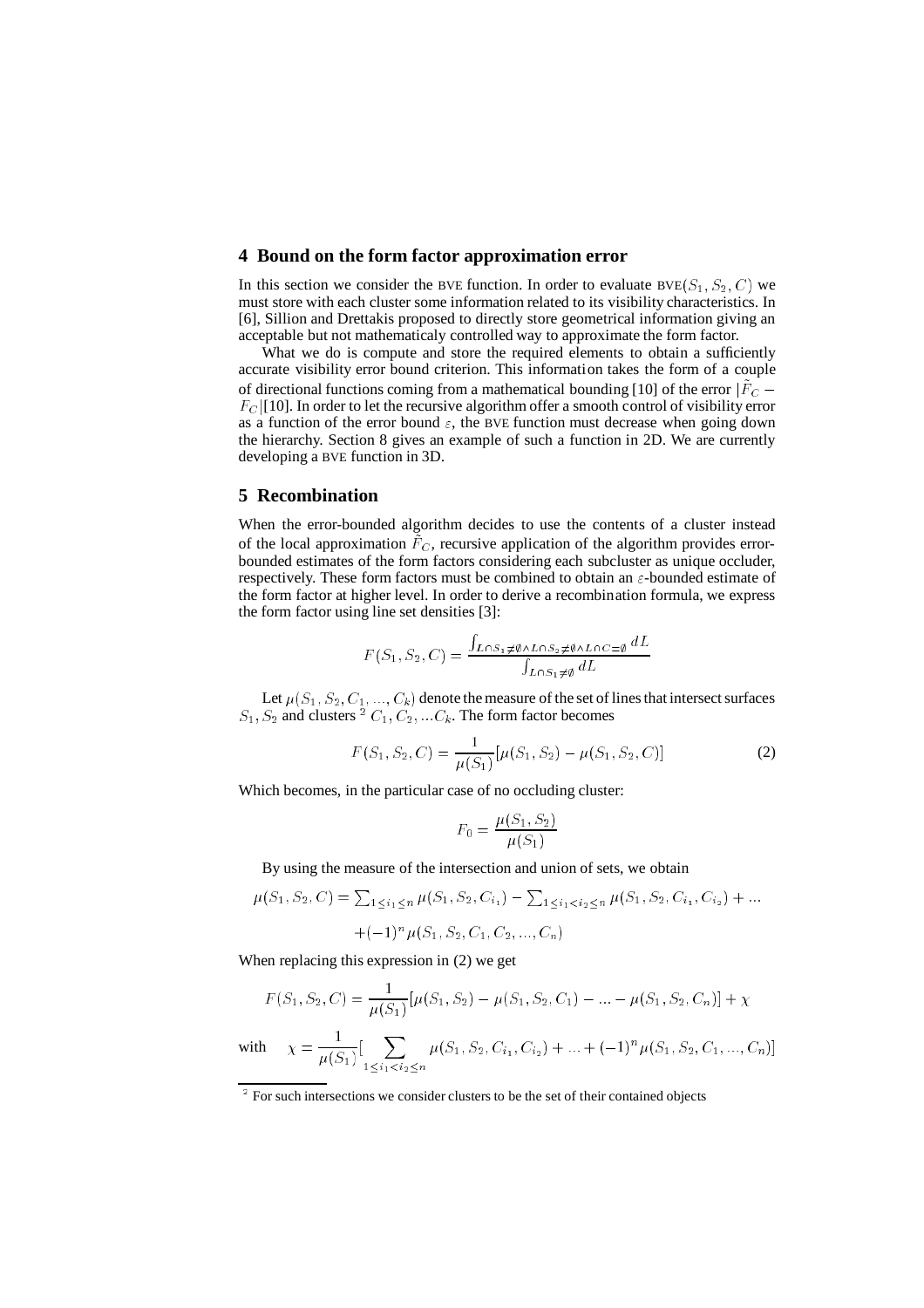i.e 
$$
F(S_1, S_2, C) = \sum_{1 \leq i \leq n} F(S_1, S_2, C_i) - (n - 1)F_0 + \chi
$$

The term  $\chi$  is called the correlation factor of subclusters  $C_1, C_2, ...C_n$ , and expresses a complex interaction between their visibility functions. We can therefore obtain an accurate value of F using  $F_1, ..., F_n$  provided that  $\chi$  is low enough:

$$
F \approx F_1 + F_2 + \ldots + F_n - (n-1)F_0
$$

Obtaining a accurate bound on  $\chi$  is difficult for large values of n. At this time, we use an estimate of it for  $n = 2$ , which implies that we use only a binary hierarchy. For  $n = 2$ , the expression leads to

$$
F = F_1 + F_2 - F_0 + \chi \quad \text{with} \quad \chi = \frac{\mu(S_1, S_2, C_1, C_2)}{\mu(S_1)} \tag{3}
$$

We can express the correlation in terms of transmittance functions as

$$
\chi = \frac{1}{\mu(S_1)} \int_{S_1} \int_{S_2} (1 - \tau_{C_1}(L_{x_1, x_2})) (1 - \tau_{C_2}(L_{x_1, x_2})) dx_1 dx_2
$$

The correlation of subclusters is of great importance in any visibility computation. Consider for instance the 2D case of computing the form factor of two vertical segments occluded by a cluster with two subclusters made of regularly spaced segments (Fig.2), so that each subcluster lets nearly fifty percent of light travel along the horizontal direction. The form factors  $F_1$  and  $F_2$  will be both very close to  $\frac{F_0}{2}$ , depending on the relative



**Fig. 2.** A bad configuration for recursive computation.

position of  $C_1$  and  $C_2$ . The correlation term  $\chi$  can range from 0 to  $\frac{F_0}{2}$ . According to expression (3), this implies that the form factor can take values from 0 to  $\frac{F_0}{r}$ . In <sup>2</sup> other words, the directional transmittance of a cluster does not depend only on that of its subclusters. The same problem occurs for the BVE criterion itself, which prevents us from using a simple recursive algorithm to compute the approximate visibility information.

When recombination is impossible for the required accuracy  $\varepsilon$ , we have to compute the form factor as a classical integration along the surfaces  $S_1$  and  $S_2$ . In order to benefit from the hierarchy coherence, we can still use the BVE criterion to recursively compute an approximate transmittance  $th_C(\rho, \theta)$  of the cluster C: if BVE $(S_1, S_2, C) \leq \varepsilon$  we use the approximation  $\overline{\tau}(\theta)$ , otherwise we compute the product of such approximations for subclusters of <sup>C</sup> obtained by recursive calls. Then we obtain an approximation of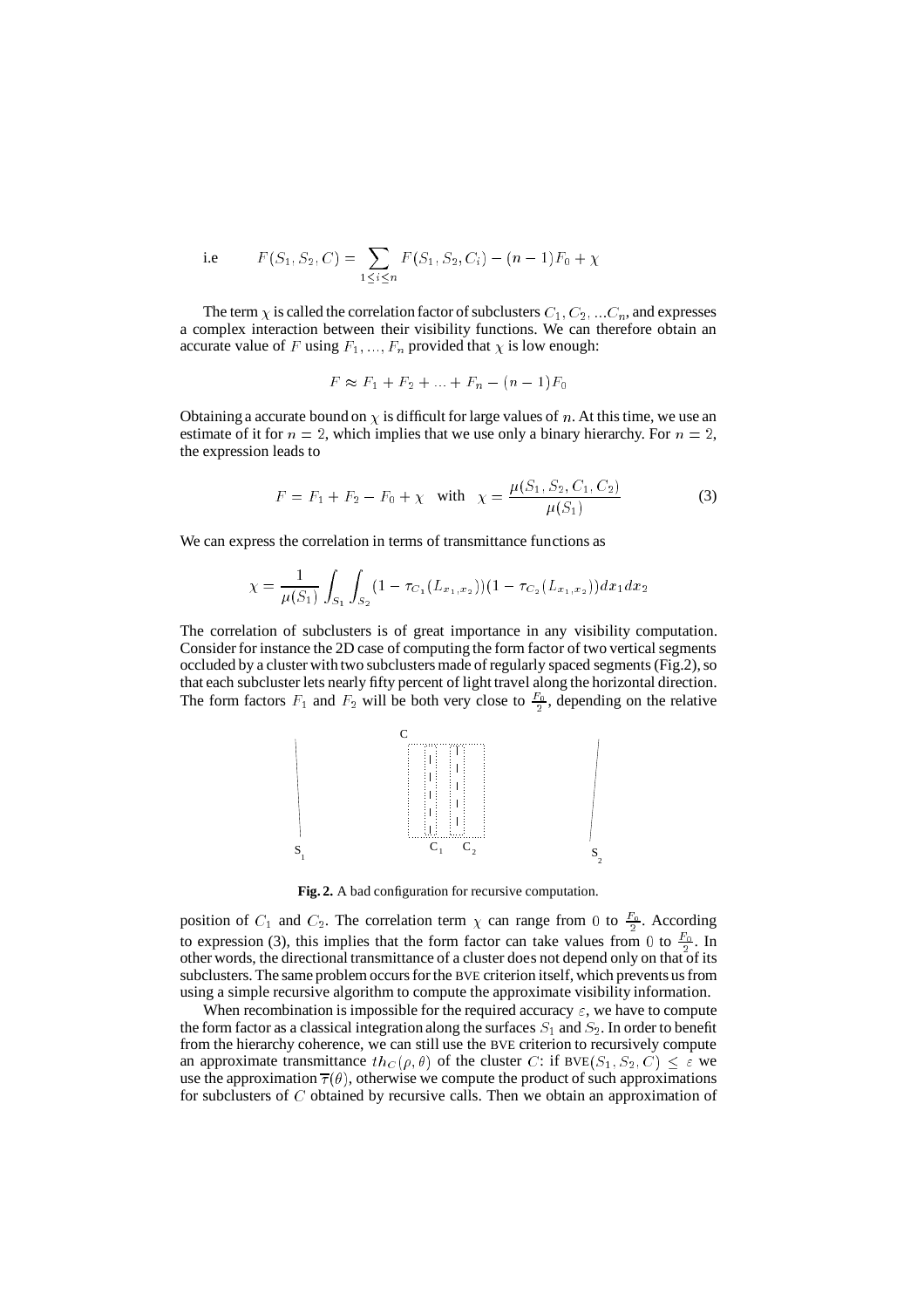the form factor  $F$  by integration over surfaces, which essentially amounts to explicitly computing the correlation:

$$
HFormFactor(S_1, S_2, C) = \int_{S_1} \int_{S_2} \tau h_C(x_1, x_2) k(x_1, x_2) dx_1 dx_2
$$

# **6 Practical algorithm**

The form factor calculation algorithm can now be expressed as a recursive function of surfaces  $S_1$  and  $S_2$ , and cluster C. This is a two-stage algorithm: when correlation of the subclusters is low enough, we recombine recursively form factors obtained with the subclusters of  $C$ . Otherwise, we compute the form factor using the hierarchical transmittance of <sup>C</sup>, as described in the previous section. The algorithm is thus the following:

```
Function RFormFactor(S_1, S_2, C, \varepsilon)if BVE(C, S_1, S_2) < \varepsilon then
return \overline{\tau}F_0else
 if \chi(C_1, ..., C_n) < \varepsilon then compute
         F_1 = \text{RFormFactor}(S_1, S_2, C_1, \varepsilon_1)F_n = \text{RFormFactor}(S_1, S_2, C_n, \varepsilon_n)return F_1 + F_2 + \ldots + F_n - (n-1)F_0else
        return HFormFactor(S_1, S_2, C)
```
When recursively computing  $RFormFactor(S_1, S_2, C_i, \varepsilon_i)$ , we must ensure that the total approximation error is still lower than  $\varepsilon$  after summation of all approximate form factors with the subclusters  $C_i$  of C. This can be done in two different ways. The simplest is to do each recursive call with an error bound of  $\frac{\varepsilon}{n}$ . This method causes the error bound to decrease exponentially with the current hierarchy depth, so that it rapidly goes below the value of BVE , and thus limits critically the number of recombination calls. Moreover, there exists subclusters for which the effective error bound is very small, for instance totally opaque clusters or leaves of the hierarchy. Thus, allocating  $\frac{1}{n}$ for such approximations is wasting a precious error margin.

A more efficient method consists in allocating a certain part of  $\varepsilon$  for the calculation of  $RFormFactor(S_1, S_2, C_1)$ , and getting back the effective error bound used. We next subtract this value from  $\varepsilon$ , which gives the remaining error margin  $\varepsilon'$  for subsequent approximations, and continue in the same manner. The effective error at this level itself will be the sum of all effective errors of the calculations with  $C_1$ , ..., $C_n$ . We have implemented this latest method, which gives satisfying results (Sec.8).

#### **7 Managing multi-scale visibility information**

The philosophy of pre-computing multi-scale visibility information is that it needs to be calculated once for the cluster hierarchy of a given object, and then can be used in every scene the object is placed in. This property comes directly from the fact that the visibility information only depends on clusters themselves and never on the computing configuration or surfaces.

In this section we discuss the different issues related to the problem of computing, storing and updating multi-scale visibility information in the hierarchy.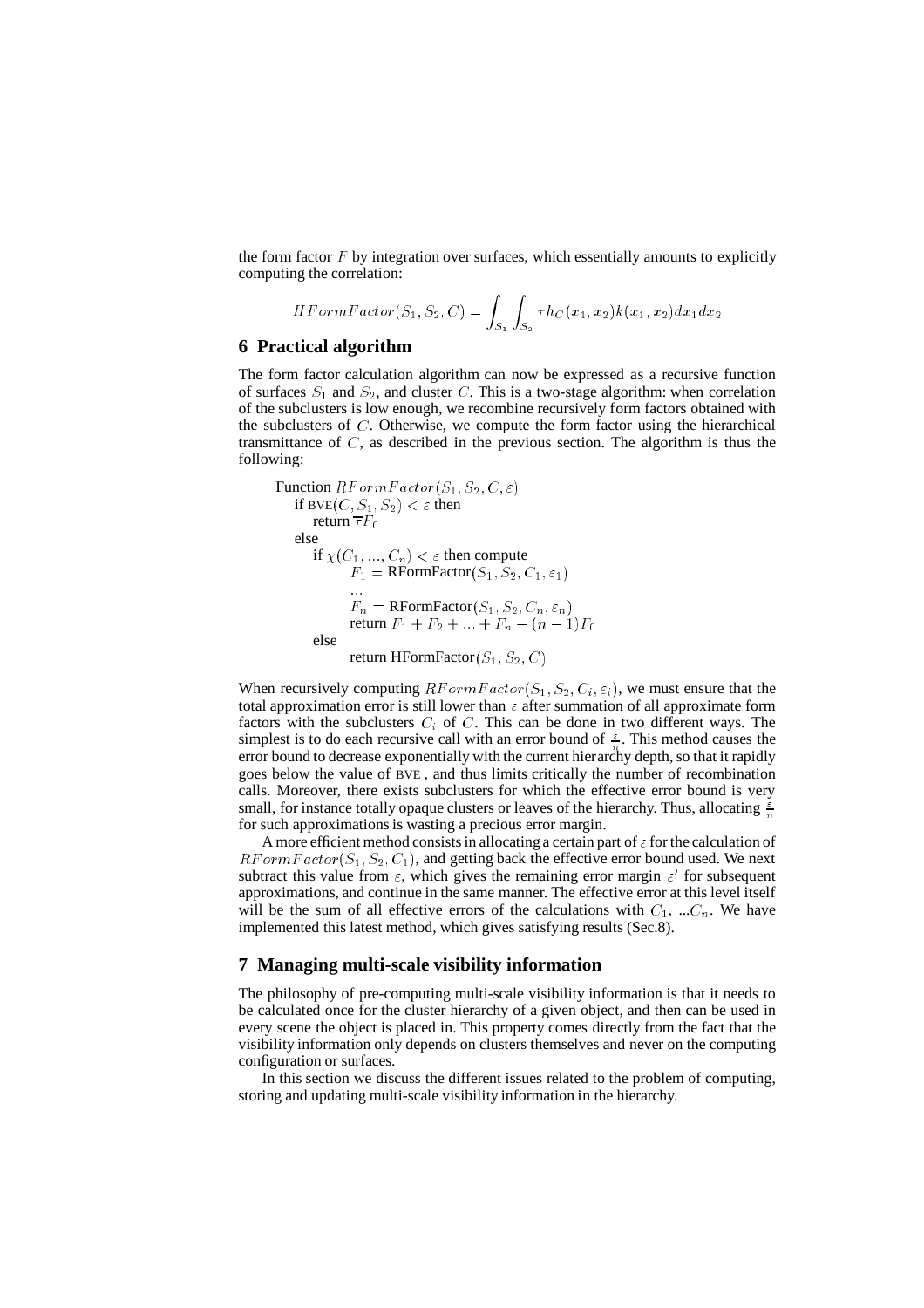#### **7.1 Computing**

A natural way to compute the information would be to use a recursive algorithm, i.e compute the directional transmittance and criterion functions of each cluster using only those of its subclusters. We have seen in section 5 why it is generally not possible.

On the other hand, we could compute directly the visibility information for each cluster separately, but first this would not take any advantage of the coherence of the cluster hierarchy, and secondly would require extensive geometrical calculation on clusters that may contain a great number of objects.

This means that we should compute recursively the visibility information using a temporary more precise information that is passed along the hierarchy during the computation and then thrown away, from which we deduce at each level of the hierarchy the required approximate values and error criterion functions. The temporary information we use consists in a sampling of the current cluster transmittance function, which can be easily recursively computed. At the lowest level of the hierarchy, i.e for leaves, a geometrical computation gives us the necessary information that we propagate in the upper levels. In all cases, the computing method must be accurate enough to produce a lowest possible but true BVE criterion.

The computation cost of this method is linear with respect to the total number of clusters times the constant cost of computing the visibility information for each cluster. Moreover, the hierarchical structure allows one to implement a parallel version of the recursive form factor algorithm, which would reduce significantly the computation cost.

#### **7.2 Storage**

Two different questions hide under the storage problem: how to store the visibility information so that (a) it can be easily accessed during the form factor computation stage but (b) consumes the least possible disk space.

These two requirements have opposite solutions: the better way to store a function so that it can be accessed in constant time is to sample it. This is a very memory-expensive storage method. On the other hand, as the visibility information is for each cluster a set of directional functions, a function-based decomposition such as a spherical harmonic decomposition [7], or a spherical wavelet decomposition [4], can be a very memoryefficient storage solution, but significantly slows down the access to the values of the function itself.

Experiments in 2D and 3D show that the visibility information functions can be quite irregular, especially for periodic-like clusters. This prevents us from using periodic smooth function decompositions like spherical harmonics, which generally produces a "Gibbs effect" around derivative discontinuities. On the other hand, a low level wavelet basis seems to be an efficient method for storing directional functions.

# **8 Results**

We have implemented the whole method in dimension 2. All objects are segments. Clusters are axis-aligned boxes. Any line  $L$  in the plane is represented by its polar coordinates  $\rho$  and  $\theta$ , so that the linear equation of L is  $x \cos \theta + y \sin \theta = \rho$ . A direction is represented by  $\theta$ . We can write all previously defined functions in terms of polar coordinates, keeping the same names:  $\tau(\rho, \theta), \overline{\tau}(\theta)$ .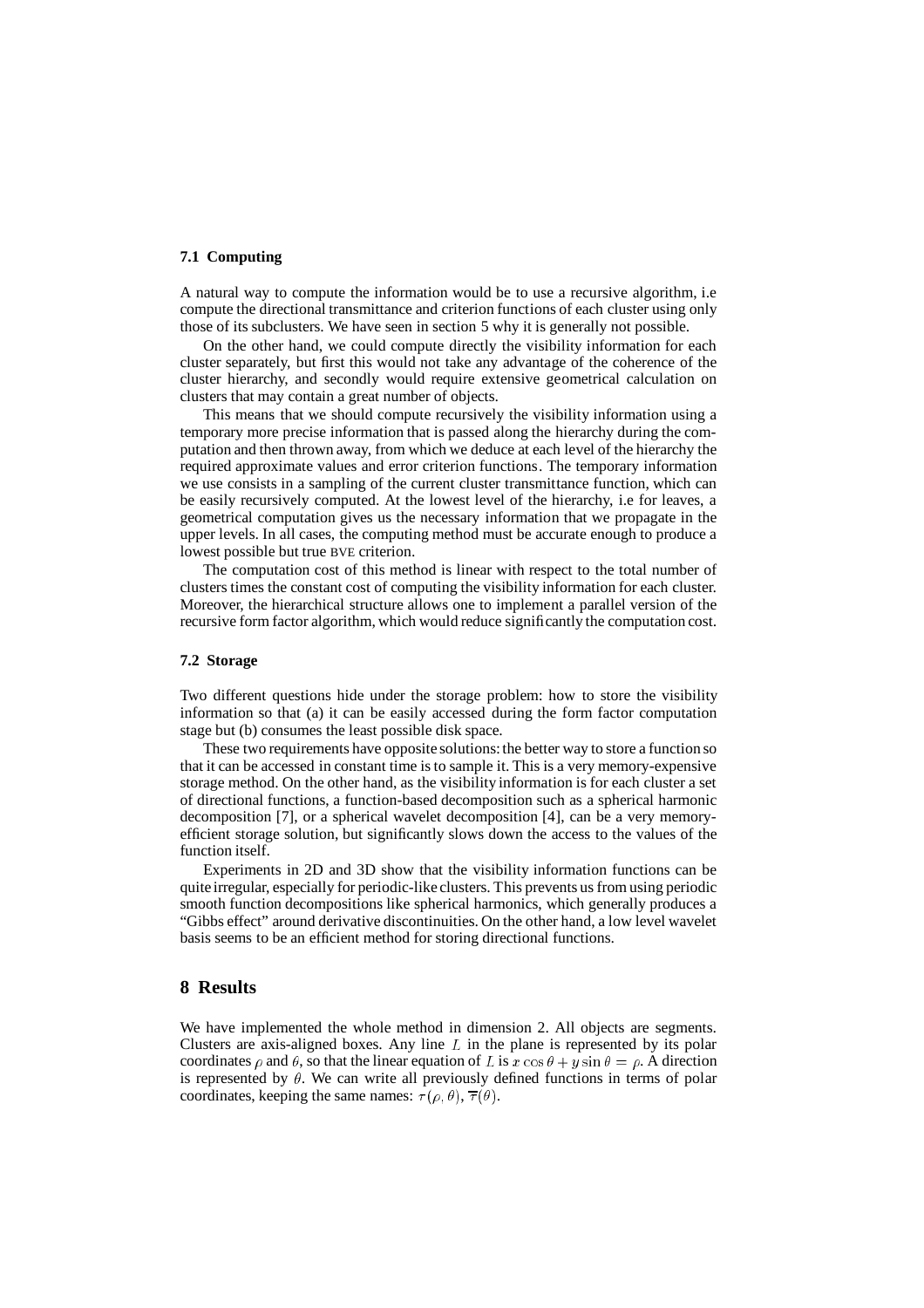#### **8.1 Refinement criterion**

The refinement criterion function is obtained by bounding the expression:

$$
|F(S_1,S_2,C)-\tilde{F}|=|\int_{S_1}\int_{S_2} k(\rho,\theta)\tau_C(\rho,\theta)dx_1dx_2-\overline{\tau}(\theta_{12})\int_{S_1}\int_{S_2} k(\rho,\theta)dx_1dx_2|
$$

We have obtained the following bound [10]:

$$
|\tilde{F} - F(S_1, S_2, C)| \le \frac{2\delta_{\theta} J_{12} \sqrt{\Delta_{\rho}}}{L_1 r_{min}} T(\alpha, \beta, \theta_{12}) [R_1(\theta_{12}) + R_2(\theta_{12})]
$$
  
with 
$$
R_1(\theta) = \sup_{\theta' \in [\theta - \delta_{\theta}, \theta + \delta_{\theta}]} ||\tau_C(., \theta') - \tau_C(., \theta)||_{L^2}
$$

$$
R_2(\theta) = ||\tau_C(., \theta) - \overline{\tau}(\theta)||_{L^2}
$$

$$
T(\alpha, \beta, \theta) = \frac{1}{2} \cos(\alpha - \beta) - \frac{1}{2} \cos(\alpha + \beta - 2\theta)
$$

 $L_1$  is the length of  $S_1$ ,  $r_{min}$  the distance of one segment to the other,  $\delta_{\theta}$  and  $\Delta_{\rho}$  the diameters of the integration intervals in  $\theta$  and  $\rho$ .  $\theta_{12}$  is the middle of the integration interval in  $\theta$ , and  $J_{12}$  is a bound on the jacobian of the cartesian-to-polar coordinate transform. The  $T$  term expresses the relative position of the two segments. The  $R_1$  and  $R_2$  functions expresses the irregularities of the transmittance of C in  $\theta$  and  $\rho$ .

As required for our recursive form factor algorithm, this bound is a function of both the current configuration  $(T(\alpha, \beta, \theta_{12}, J_{12}), r_{min}, \delta_{\theta}, \Delta_{\rho}, L_1)$  and the cluster itself  $(R_1(\theta_{12})$  and  $R_2(\theta_{12})$ ). We can therefore choose the following expression for BVE:

$$
BVE(S_1, S_2, C) = \frac{2\delta_{\theta} J_{12} \sqrt{\Delta_{\rho}}}{L_1 r_{min}} T(\alpha, \beta, \theta_{12}) [R_1(\theta_{12}) + R_2(\theta_{12})]
$$

The only information stored for each cluster is thus the two directional functions  $R_1$  and  $R<sub>2</sub>$  (See example on Fig.3). Although this approach gives acceptable error control on the form factor calculation, we think that better bounds can be obtained by considering a *feature based* error estimation method [6].



**Fig. 3.** A cluster and related functions  $R_1$  and  $R_2$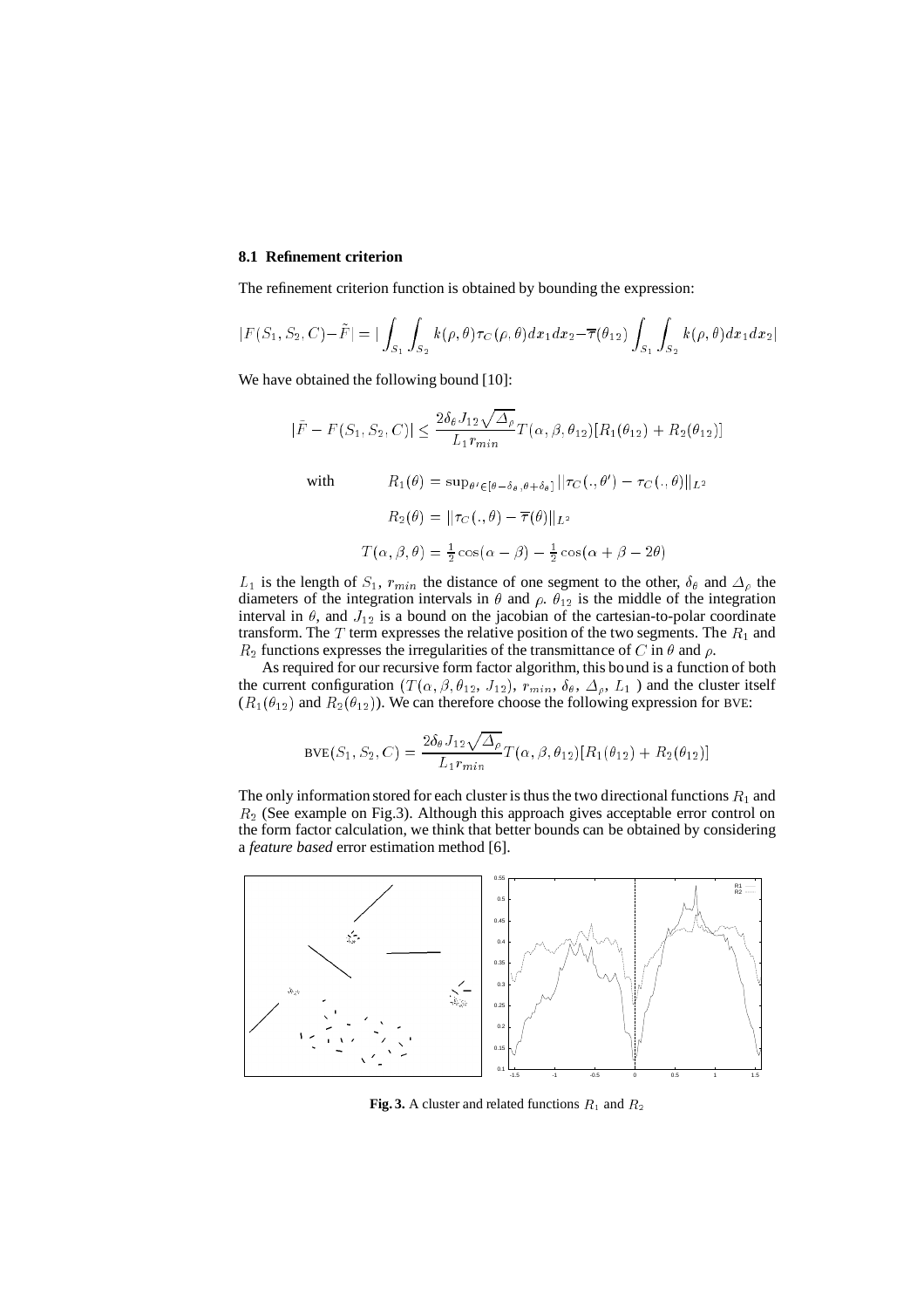

**Fig. 4.** Experimental configuration



**Fig. 5.** Cpu computing time and number of used clusters

#### **8.2 Example of form factor error control in dimension 2**

We show here an example of form factor error control using multi-scale visibility information between two segments  $S_1$  and  $S_2$ , occluded by a cluster hierarchy of root C (Fig.4). We have made the control error bound go from  $0 \text{ up to } 0.0035$ , which is the value above which the recursive form factor algorithm does not do any refinement.

As imposed by the algorithm, the result remains in the interval  $[F - \varepsilon, F + \varepsilon]$  for any  $\varepsilon$  value. When  $\varepsilon$  goes to 0, the cpu computing time and the number of used clusters grow regularly, which shows that this algorithm allows a time/accuracy control of the form factor.

# **Conclusions & Future directions**

In this paper we have suggested some avenues for the development of efficient and accurate algorithms to evaluate form factors using approximate visibility.

We have defined a general framework for error-driven visibility computation with a hierarchy of clusters, using an error-bounding function for each cluster. Such functions can be derived from mathematical bounds on the form factor error, provided the necessary information is stored at each cluster. The recombination problem must be addressed to cope with subcluster correlation and maintain the error bounds as we step through the hierarchy.

Results were presented from our first implementation, limited to 2D in order to demonstrate the applicability of the concepts. We are currently implementing a 3D version, for which we have derived adequate error bounds. It should be noted that the behaviour of correlation functions in 3D is even more favorable than in 2D: intuitively, this is because there are "more" directions for which the correlation is low.